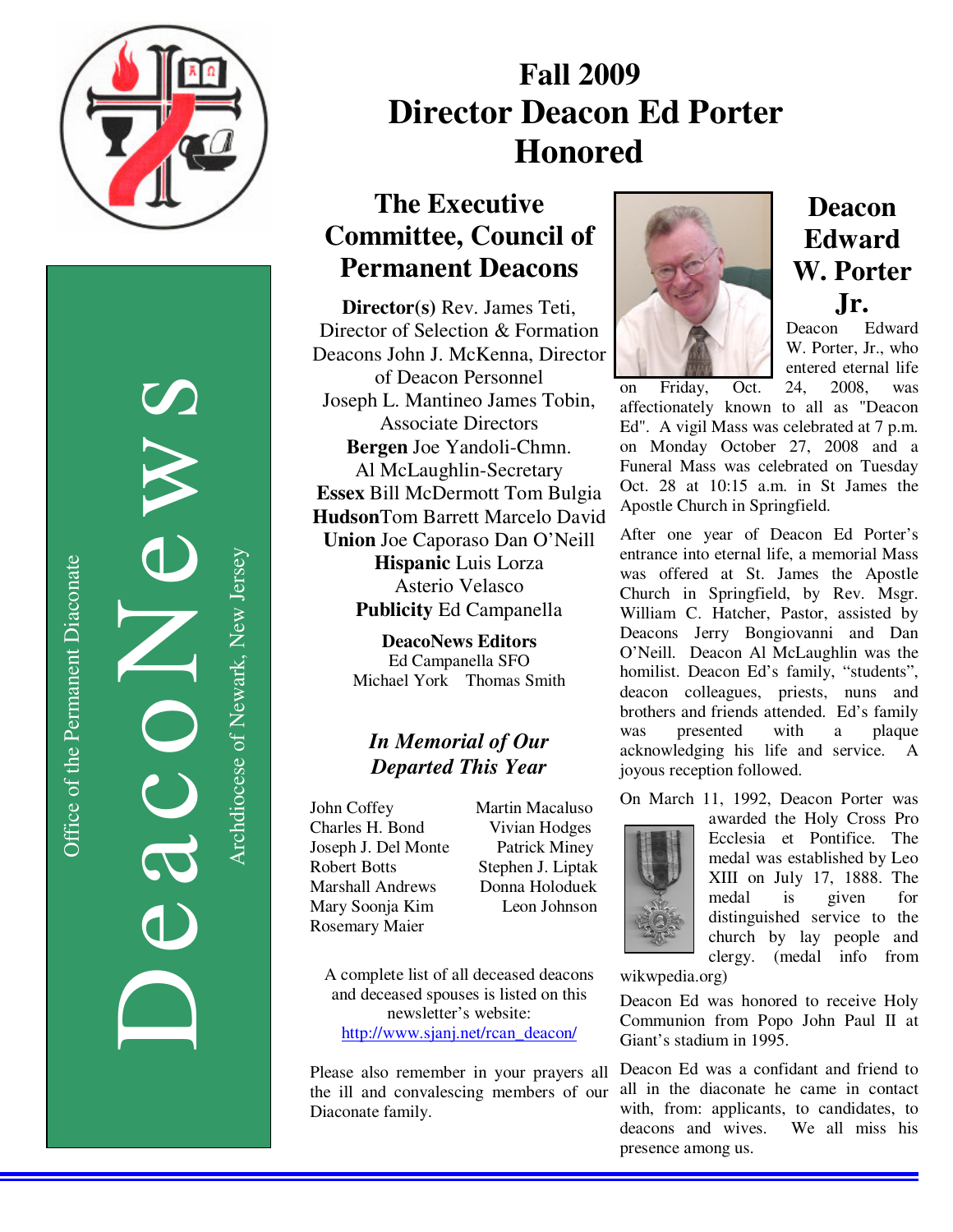### *Director's Column*



#### **Deacon John McKenna**

By the time you read this, the deacons of Bergen, Essex and Hudson counties and the Hispanic Community should have received their ballots to elect one new representative to sit on the Deacon Council. The deacons of Union County have full representation and therefore will not be casting ballots. The deadline to cast your ballot is Friday, December 11, 2009. We will publish the results the following week. We look forward to a welcoming the new members at our regularly scheduled meeting in January 2010. I would like to thank the outgoing members, Al McLaughlin, Asterio Velasco, Tom Bulgia and Tom Barret for their past dedication and service to the Council.

A special memorial Mass was held at St. James Church in Springfield for our former diaconate director, Deacon Ed Porter, on November 7, 2009 at the 5:00 p.m. Ed's wife Doris and their children and grandchildren were present. Doris was presented with a plaque commemorating Ed's long and selfless service to the diaconate community. The plague will be permanently displayed in the church.

The deacon formation class, which consists of 35 men of the Archdiocese, will be received into the Ministry of Acolyte on March 1, 2010 at the Church of the Annunciation, Paramus. I will forward more details on the installation as they become available.

As we enter into the season of Advent, I pray that it will be a time for us all to deepen our relationship with Jesus in anticipation of his coming at Christmas and every day of our lives.

Merry Christmas and a Happy and Blessed New Year!

## *Deacon Spotlight Deacon Joe Caporaso*



Born to Carmella and Joseph on March 21, 1948, in Elizabeth NJ, Joseph Caporaso was ordained to the Permanent Diaconate by Archbishop John J. Myers on June 1, 2002.

Joe was graduated from St. Anthony's parish school in 1963 and attended St Mary's HS in Elizabeth. In 1971 Joseph Caporaso was graduated from Kean College with a BA in Elementary Education. He first taught 5<sup>th</sup> grade in Elizabeth NJ.

Deacon Joe became a lector and CCD teacher while pursuing a Master's Degree in Reading Specialization, which he obtained in 1973. He obtained his Sixth Year Level in Administration and Supervision in 1976.

Joe Cap (as he likes to refer to himself) attributes his spiritual direction in life to the Sisters of Charity of Convent Station and the

Salesian Sisters of Don Bosco's influence, who always told him to ask "Mary – Help of Christians" to guide him along his life's pathway.

Wanting to maintain his allegiance to the Salesians, Joe became a Salesian Cooperator in 1982 and then on to the Provincial Council in New Rochelle in 1990. He was elected to the post of Regional for Salesian Cooperators for the English Speaking World, and remained in that post for eight years.

Joe entered formation for the diaconate after being accepted in 1998. Completing his position as Regional Cooperator he focused on his diaconal formation and work as a school principal. Retiring in June 2001, after 30 years in education and ordination in 2002, Joe became a full-time Deacon at St. Anthony's in Elizabeth.

Newark's Archdiocesan Newspaper, The Advocate reported that Veteran educator Deacon Joseph R. Caporaso has been installed as the first principal of the new Our Lady of Guadalupe Academy, Elizabeth. The academy was established out of the consolidation of Saint Mary of the Assumption School, Saint Anthony School and Blessed Sacrament School. and boasts 240 students.

Deacon Caporaso began his career as an elementary school teacher in 1971. In 1978 he was appointed principal of Continental School No. 3. From 1983- 2001, Deacon Caporaso served as principal of Elmora School No. 12, where he instituted a variety of community outreach programs for needy families. He is a recipient of the Margaret M. Spirito Award in recognition of his services to specialeducation students in the Elizabeth school system.

Ordained to the permanent diaconate seven years ago, he has served at Saint Anthony Parish and Saint Genevieve Parish, both in Elizabeth. Deacon Caporaso has been chaplain of the local chapter of UNICO since 2002. The organization named him "Citizen of the Year" five years ago. He has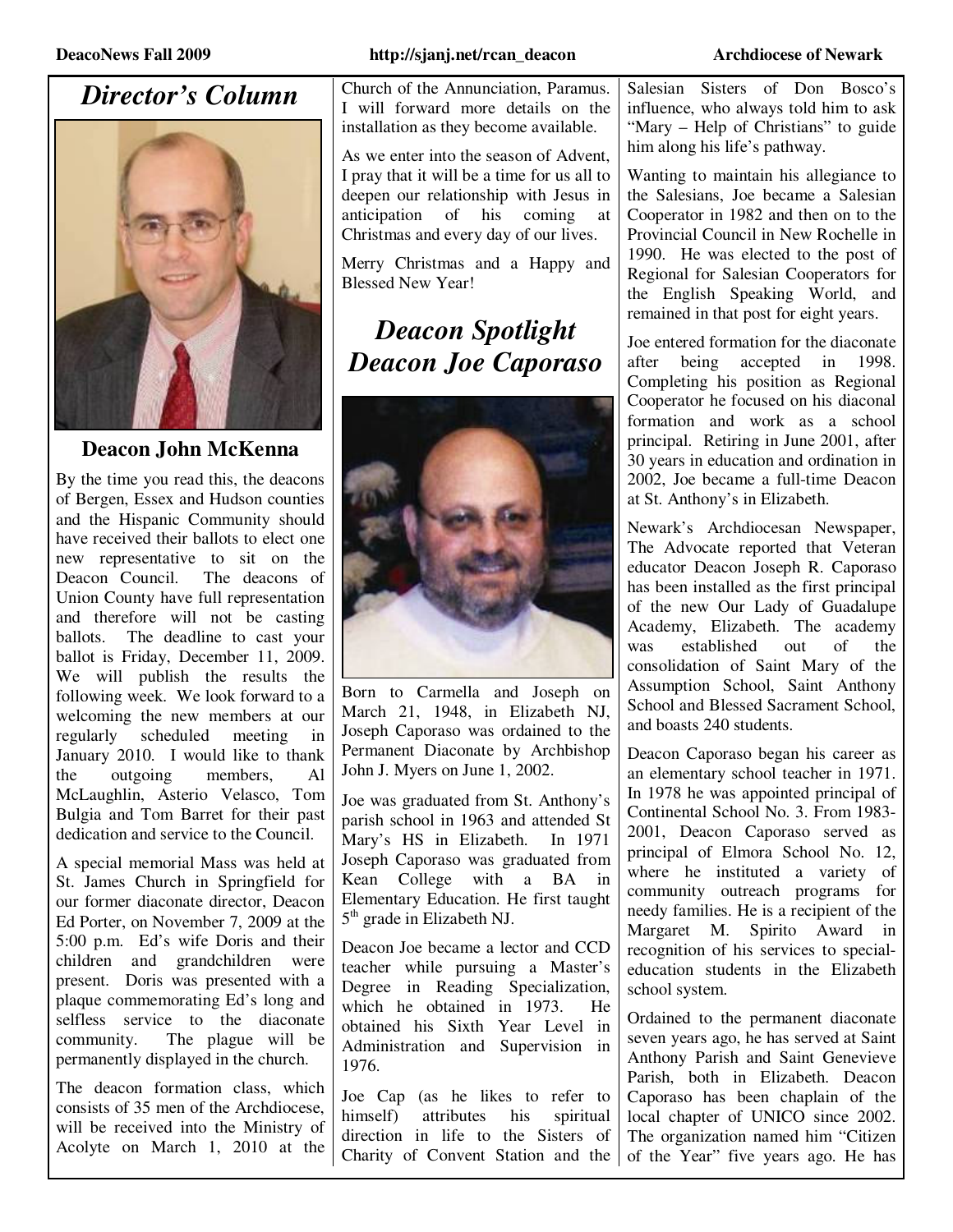served as a representative on the Deacons Council of the Archdiocese of Newark since 2008.

On May 1, 2009 Deacon Joe's administrative colleagues in the city of Elizabeth, all members of "Elizabeth's Promise," honored Deacon Joe by awarding a scholarship, in his name. The scholarship will be awarded each year to an Elizabeth high school senior for academic excellence.

In an profile Joe wrote for the Elizabeth Chapter of Unico<br>International he stated: "God has International he stated: continually indeed blessed me with many graces this past year and I want to conclude by quoting the Psalmist who expresses the way I feel at this moment in my life: "I will bless the lord who gives me council, who even at night directs my heart. I will keep the lord ever in my sight; since He is at my right hand, shall stand firm."

Assisting at Mass, preaching, baptizing, wakes, funerals, committals, weddings, and holy hours in two parishes as well as "principaling" Our Lady of Guadalupe Academy,<br>certainly provides Deacon Joe certainly provides Deacon Joe Caporaso - aka Joe Cap – with busyness in the Lord that suits his spirit just fine. Thanks be to God!

### *Retreat Report*



**Fr. Alan Guglielimo The Deacons & Wives retreat** - held at the Franciscan Spiritual Center in Ringwood on the first weekend of August and our retreat master was Fr Alan Guglielimo. Helen Estremera, Deacon Alejandro's wife was kind enough to write the following synopsis of our retreat.



During our retreat, Fr. Al reminded us that there is no such thing as a crossfree disciple. The Deacon's ministry is ongoing. The crowd is not always going to support you. At times, friends may turn against you. There's no such thing as a cross-free disciple!

Through his teachings on Jesus ministry and the luminous mysteries of the rosary, Fr. Al invited us to reflect on our own ministries. Deacons are the gospel bearers of the spirit of Jesus. How do we let the spirit work within us when: we are being bombarded by the challenges of every day life? When we are challenged with a chronic illness? When we have been betrayed by a friend?

Certainly these experiences can paralyze us and stun our spiritual growth if we allow them to. It is only normal to be hurt or shocked by these experiences and feel the rug pulled from under your feet. Life is not so much about the challenges we have, it's more about how we respond to those challenges. Jesus was not always supported by the community and many misunderstood Him and took Him for granted. His own friend, one He shared many meals with, betrayed him. When we think of Jesus, we think of the big cross that he carried on Good Friday. Let us not forget, the many crosses he carried throughout his life.

Fr. Al left us with a message of love and acceptance. He reminded us that

how we live our "Good Fridays" will give witness of how we live our "Easter Sundays". He encouraged the deacons to go forth and bear witness to the Gospel and encouraged the wives to support and love their husbands in their ministry. This weekend was not only one of faith renewal, it was a renewal to the commitment I made as a deacon's wife during my husband's diaconate formation.

**The Deacon's retreat** was held on Oct. 23, 24 and 25, 2009 at San Alfonso Retreat House in Long Branch.

Deacon Herb Gimbel reports: As I recall, the day started out a little chilly and overcast but it was by no means a pall on the day itself, for I was on my way with two of my brother deacons Nick and Bill to our retreat weekend at Long Branch, New Jersey.

As I pulled into the parking lot, a feeling of Déjà vu came over me, as it does every year I return to San Alfonzo; what a sacramental moment, feeling the cool air and watching the choppy waves hitting against the beach ("Where God and Sea come together").

We gathered our belongings went into the retreat house signed in and got our room assignments.

Fr. Alan Guglielmo was our retreat master for this retreat as well and it was dedicated to the memory of Deacon Ed Porter, our deceased diaconate director.



Our theme was "The challenge of the Resurrection of our Lord Jesus Christ". Fr. Alan pointed the special relationship the Deacon has with the